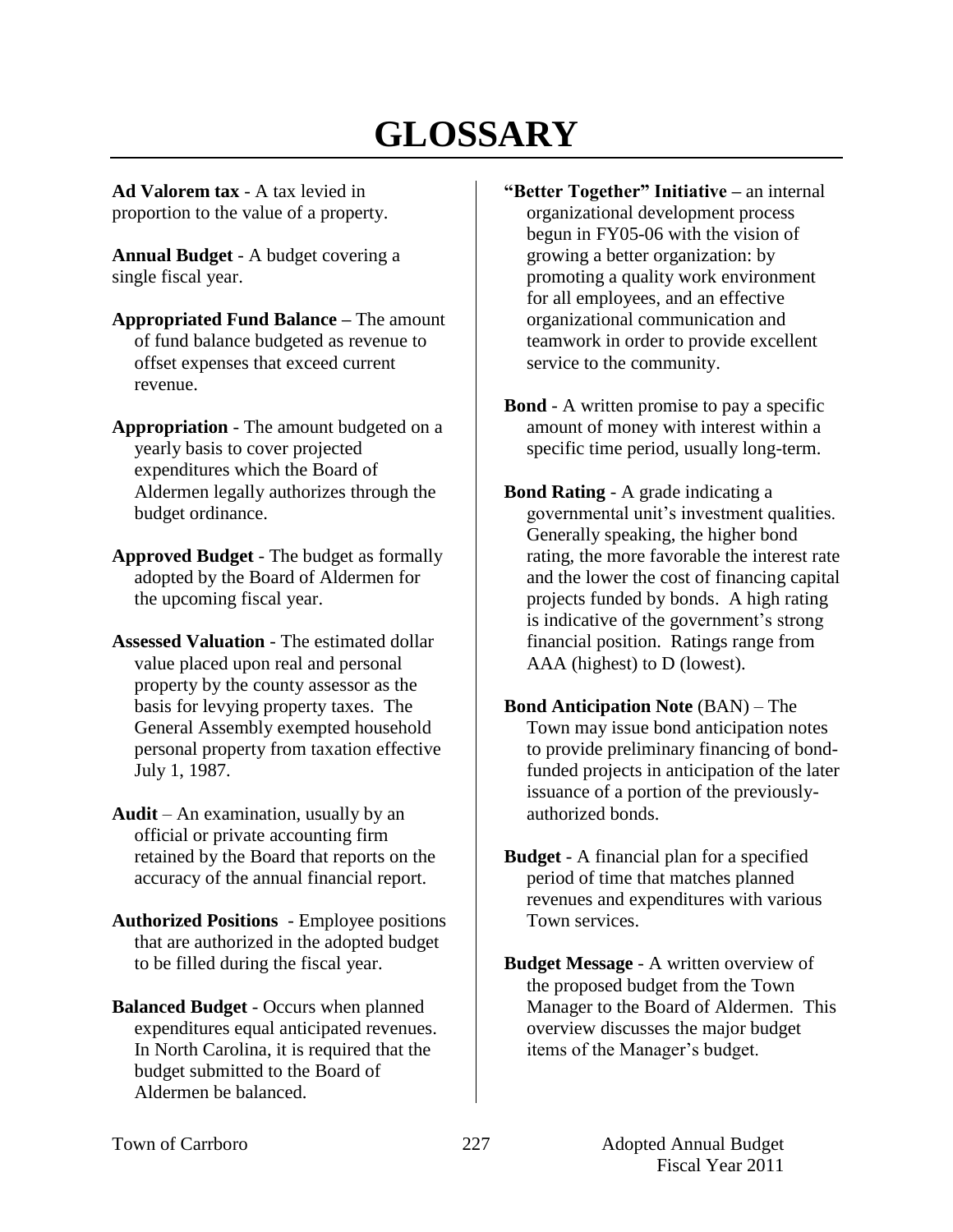**Comprehensive Annual Financial Report (CAFR)** - The official annual report of a government.

- **Capital Improvements Plan (CIP)** A long term plan of proposed capital improvement projects including estimated project costs and funding sources the Town expects to undertake within a five year period. The plan is updated annually to reassess capital needs.
- **Capital Outlay** An expenditure that results in the acquisition of or addition to a fixed asset.
- **Capital Project Fund** A fund used to account for the acquisition or construction of major capital facilities and equipment.
- **Consumer Price Index (CPI)** A statistical description of price levels provided by the U.S. Department of Labor. The index is used as a measure of the increase in the cost of living (economic inflation).
- **Contingency**  Appropriation intended for unanticipated expenditures. The Board of Aldermen controls transfer of these funds into an expendable account.
- **Debt Service** Principal, interest and administrative costs associated with the repayment of long-term debt.
- **Department**  A major administrative division of the Town that has overall management responsibility for an operation within a functional area.
- **Encumbrances**  An approved financial commitment for services, contracts, or goods which have not been delivered or performed.
- **Enterprise Fund** A grouping of activities whose expenditures are wholly or partially offset by revenues collected from consumers in the form of fees and charges.
- **Expenditures** The total cost of a program or capital project.
- **Fiscal Year (FY)**  A 12 month period (July 1 through June 30) in which the annual operating budget applies and at the end of which an assessment is made of the Town's financial condition and performance of operations.
- **Fixed Asset** A capital item that has an acquisition cost of \$5,000 or more, is tangible, and has an expected minimum life of 1 year.
- **Fund** An accounting entity created to record the financial activity for a selected financial group.
- **Fund Balance** Funds accumulated through the under expenditure of appropriation and/or receiving revenues greater than anticipated and included in the budget.
- **General Fund** A fund which provides for the accounting for most of the basic government services, such as police, fire, sanitation, inspections, law enforcement, recreation, and other general services.
- **General Obligation Bonds** Bonds issued by a government which are backed by the full faith and credit of its taxing authority.

## **Geographic Information System (GIS) -** An organized collection of computer hardware, software, geographic data, and personnel designed to efficiently capture,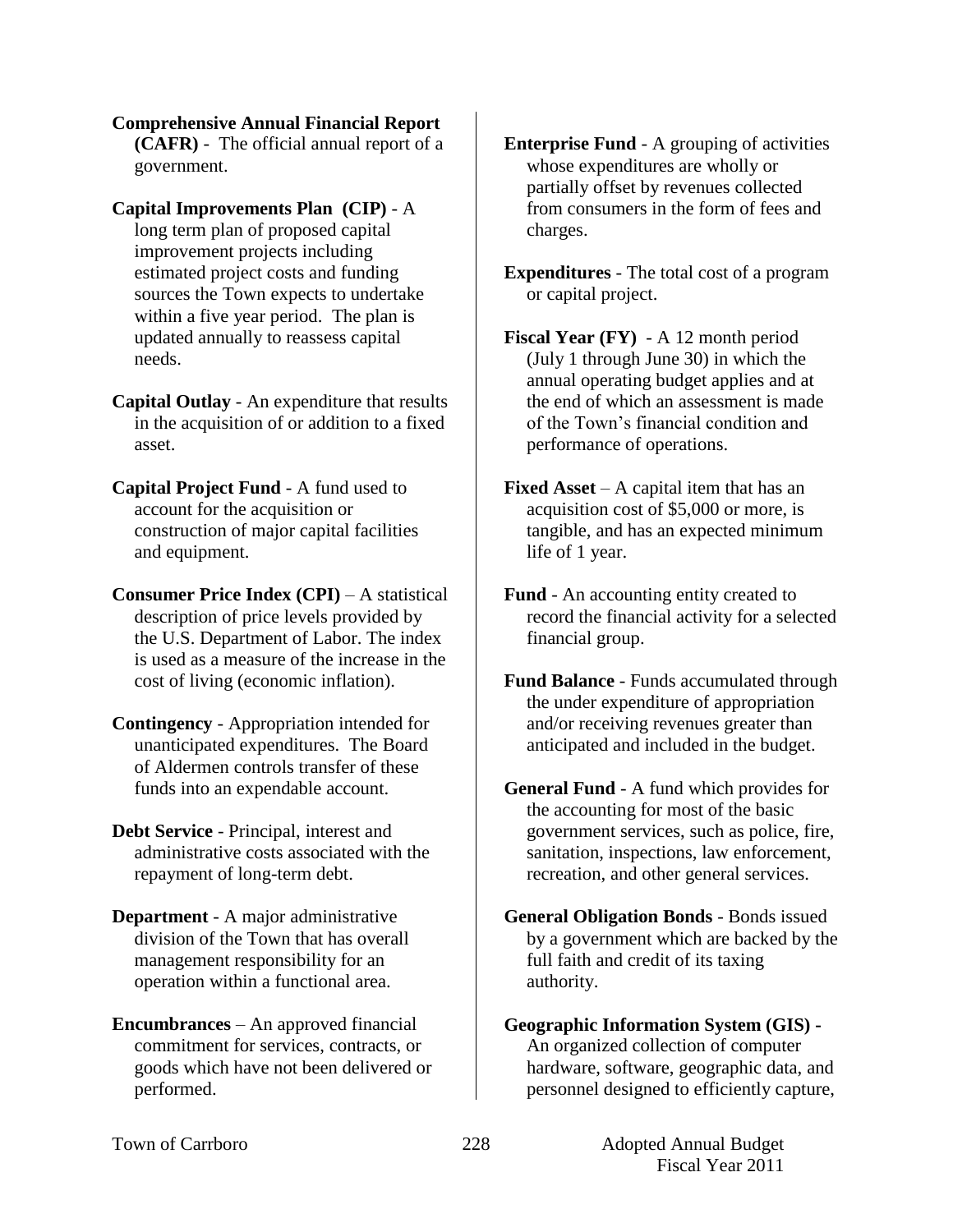store, update, manipulate, analyze, and display all forms of geographically referenced information.

**Goal** - A board statement of desired conditions to be maintained or achieved through the efforts of an organization.

#### **Interest and Penalties Receivable on Taxes** - Uncollected interest and penalties on property taxes.

**Lease Purchase** - A method of purchasing equipment in which payments are spread over a period of time.

**Levy** - The amount of tax, service charge, and assessment imposed by the government.

**Line Item** - A budgetary account representing a specific object of expenditure.

## **Local Government Commission (LGC)** -

The Local Government Commission, which is chaired by the State Treasurer, is an oversight body that ensures municipalities and other governmental units fulfill their statutory obligations with regard to State and local government finance.

# **Major Fund Reporting –**

General Government Accounting Principles require governmental fund data be presented separately for each individual major governmental fund. General Fund is always considered a major fund. The Non-major Funds include the Revolving Loan, Capital Projects, Grant, Capital Reserve, Payment in Lieu Reserve, and Affordable Housing Funds.

At a minimum, governmental funds other than the general fund must be reported as major funds if they meet both of the following critieria:

 10% criterion. An individual governmental fund reports at least 10% of any of the following: a)total governmental fund assets, b)total governmental fund liabilities, c) total governmental fund revenues, or d) total governmental fund expenditures

 $\bullet$  5% criterion. An individual governmental fund reports at least 5% of the aggregated total for both governmental funds and enterprise funds of any one of the items for which it met the 10% criterion.

**Modified Accrual** - The basis of accounting for the Town. Under this system, expenditures are recognized when encumbered.

**Midpoint of Salary** – a rate that is half way between the minimum rate and maximum rate of a budgeted position.

# **National Fire Protection Association**

**(NFPA)** - An international nonprofit NFPA is to reduce the worldwide burden of fire and other hazards on the quality of life by providing and advocating consensus on codes and standards, research, training, and education.

- **Non-major Fund –** see definition for Major Fund Reporting.
- **Objective** A specific statement of what is to be accomplished or achieved for a particular program during the fiscal year.
- **Operating Budget** The Town's financial plan which outlines proposed expenditures for the upcoming fiscal year and estimates revenues which will be used to finance them.

**Operating Expenses** - Those expenditures of a recurring nature, covering services and supplies necessary to operate individual departmental activities.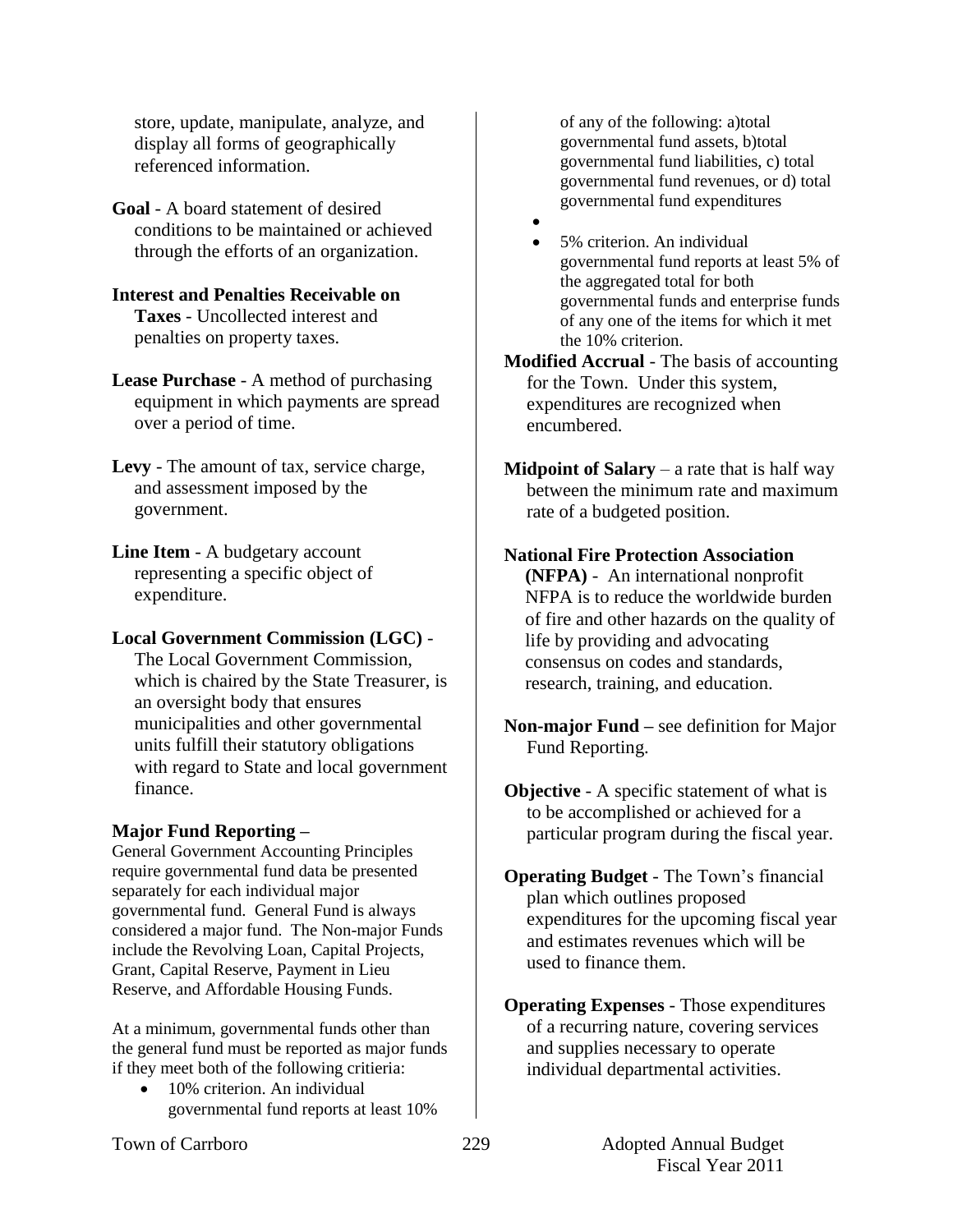#### **Orange Water and Sewer Authority**

**(OWASA)** – OWASA is the public, nonprofit water and sewer utility serving the Carrboro-Chapel Hill community. OWASA's nine-member Board of Directors is appointed by the Carrboro Board of Aldermen, the Chapel Hill Town Council, and the Orange County Board of Commissioners.

**Ordinance** - A formal legislative enactment by the Board of Aldermen which as the full force and effect of law within the boundaries of the Town.

### **Occupational Safety and Health Act**

**(OSHA)** – Regulations passed by the US Department of Occupational Safety and Health Administration to assure safe and healthful working conditions for working men and women by authorizing enforcement of the standards developed under the Act.

**Personal Property** - Movable property classified within two categories; tangible and intangible. "Tangible" or touchable property includes items of visible and movable property not permanently affixed to real property. "Intangible" or non-touchable property includes stocks, bonds, notes, cash, bank deposits, accounts receivable, patents, trademarks, copyrights, and similar assets.

- **Personnel Services** Salaries and wages paid to employees for full-time, parttime, and temporary work, including overtime and similar compensation. Also included in this account group are fringe benefits paid for employees.
- **Program** A well-defined portion of the operating plan for which a distinct set of goals and objective may be developed.

**Property Tax** - Tax paid by those owning property in the Town.

**Property Tax Rate** - The rate at which real property in the Town is taxed in order to produce revenues sufficient to conduct necessary governmental activities.

- **Real Property** Land, buildings, and items permanently affixed to land or buildings.
- **Real Property Value** The value of land and buildings which are taxable.
- **Reclassification** A change in the classification and corresponding job title of an existing position which results from a major change in assigned responsibilities.
- **Reserve** An account designed for a portion of the fund balance which is to be used for a specific purpose.

**Revaluation** - The process of revaluing a jurisdiction's real property in order to adjust the tax value to the market value; by North Carolina law, a revaluation must be conducted at a minimum of every eight years. Orange County revalues property every four years. Property was revalued as of January 1, 2005.

**Revenue** - All funds that the Town government receives as income, including items such as tax payments, fees for specific services, receipts from other governments, fines, forfeitures, shared revenues, and interest income.

**Revenue-neutral Tax Rate -** The revenueneutral tax rate, as defined by G.S. 159- 11(e), is the rate that is estimated to produce revenue for the next fiscal year if no reappraisal had occurred. The rate is